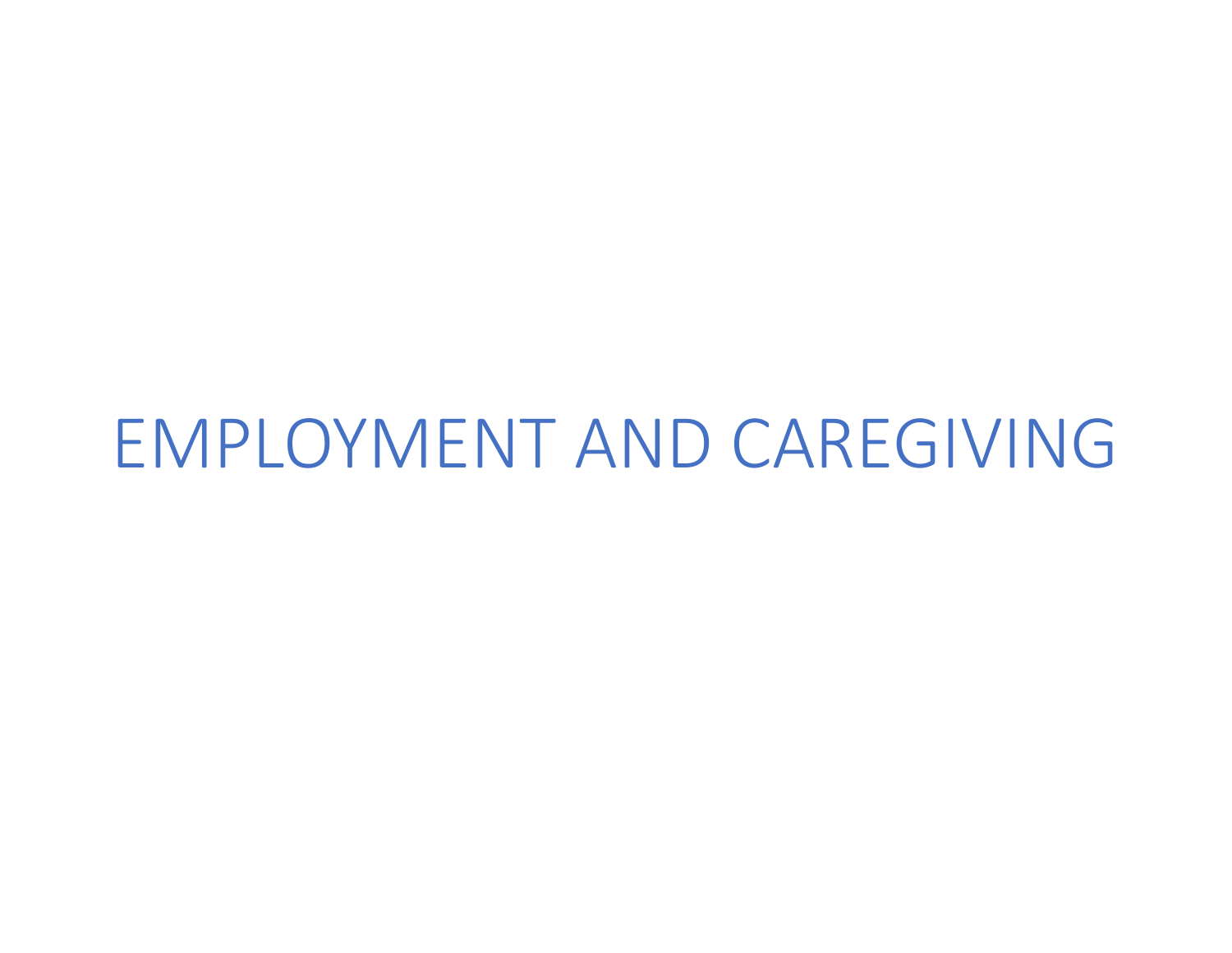#### Caregiver Employment and Hours Worked (%)

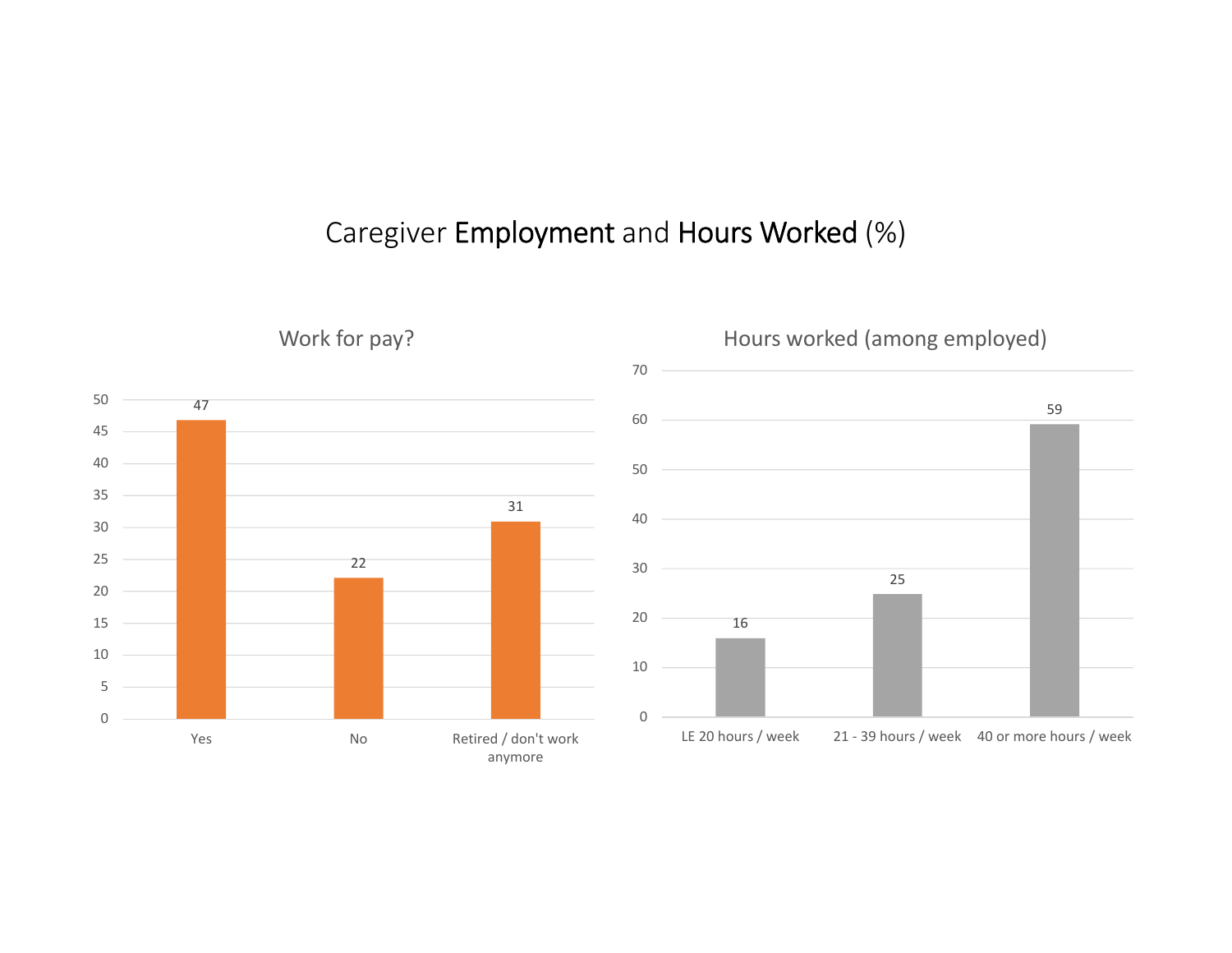### Flexible hours and Work Absence (among employed) (%)

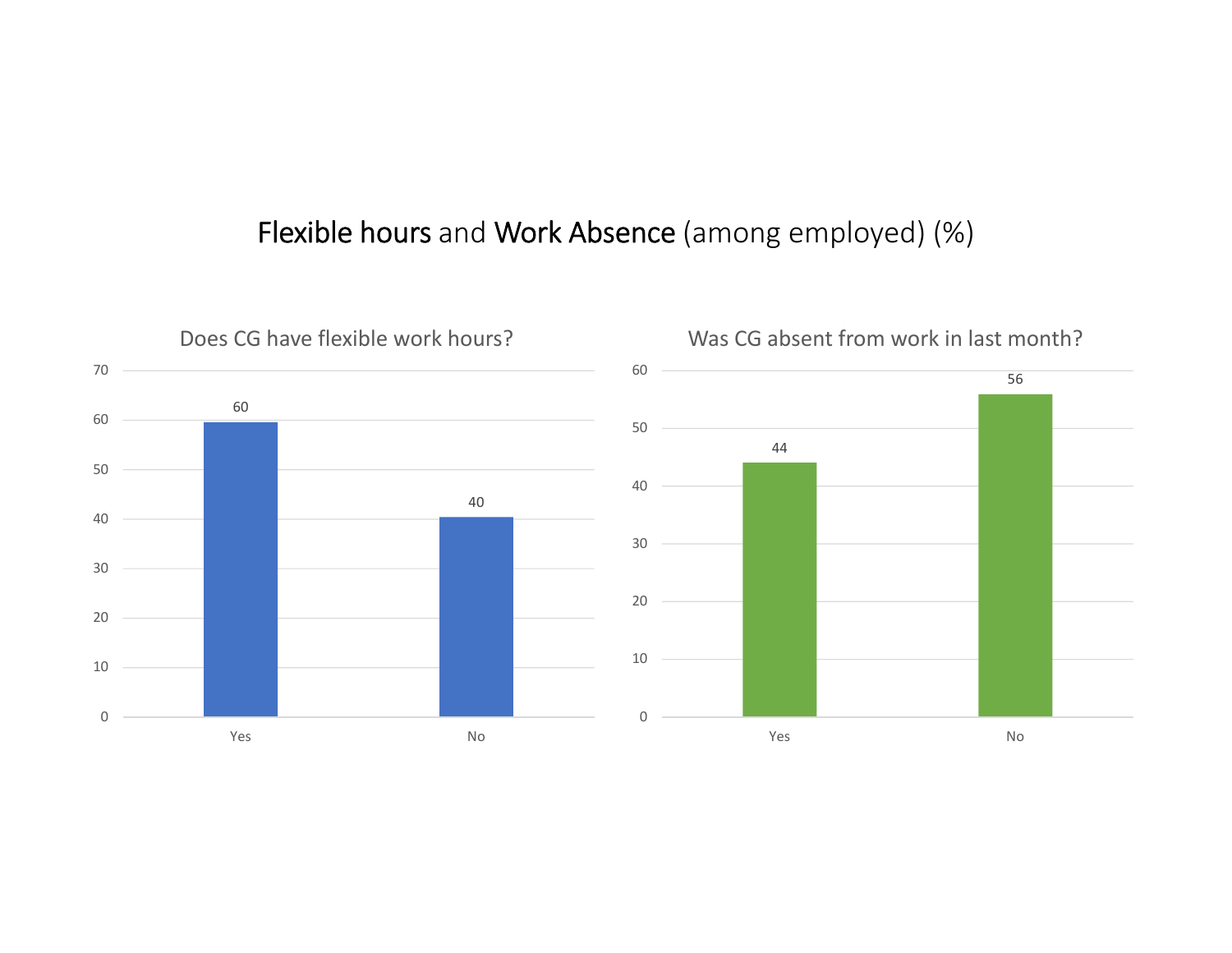Reasons caregiver missed work in last month (among those absent) (%)

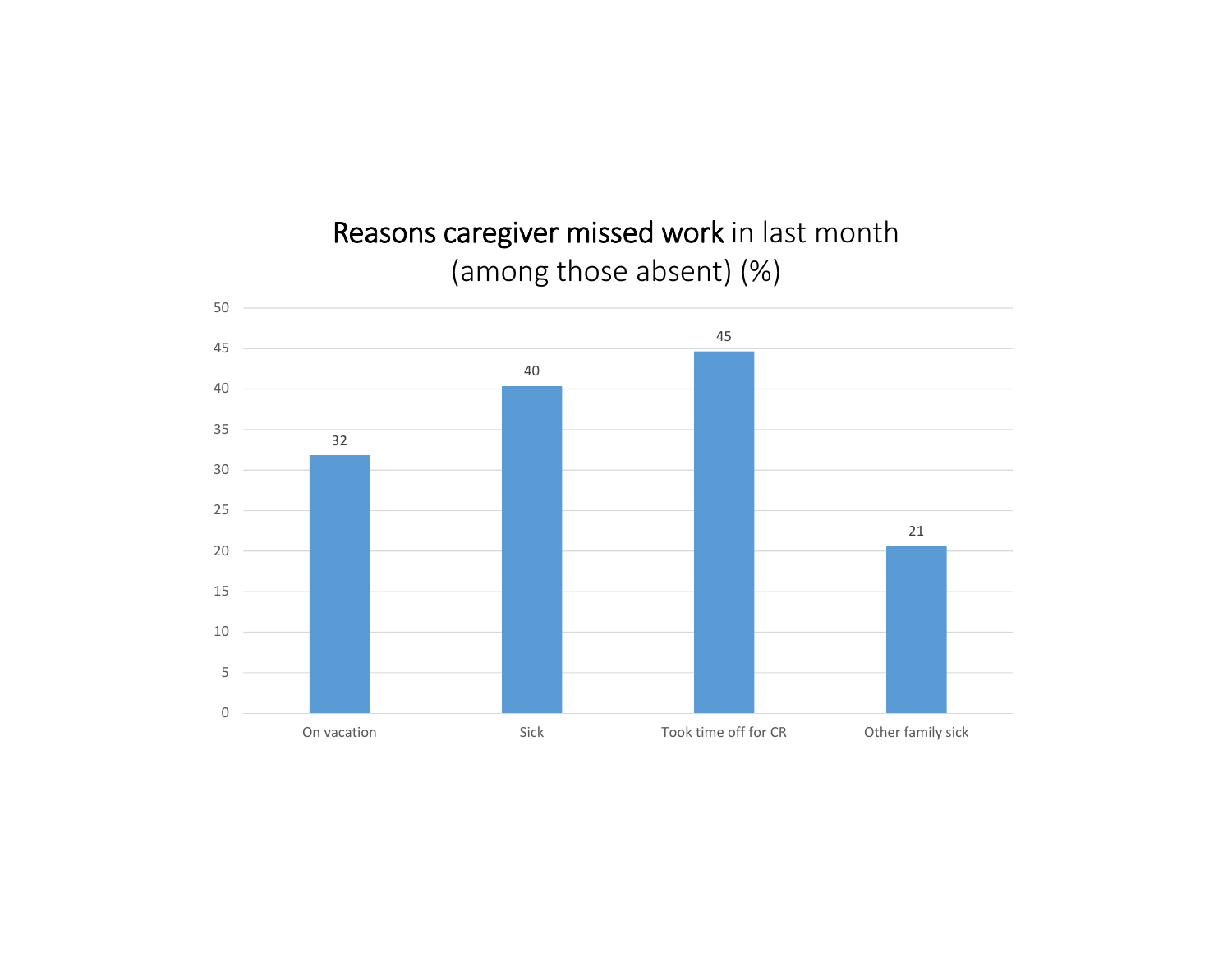## How Caregiving Affects Work / Supervisor Awareness (among employed) (%)

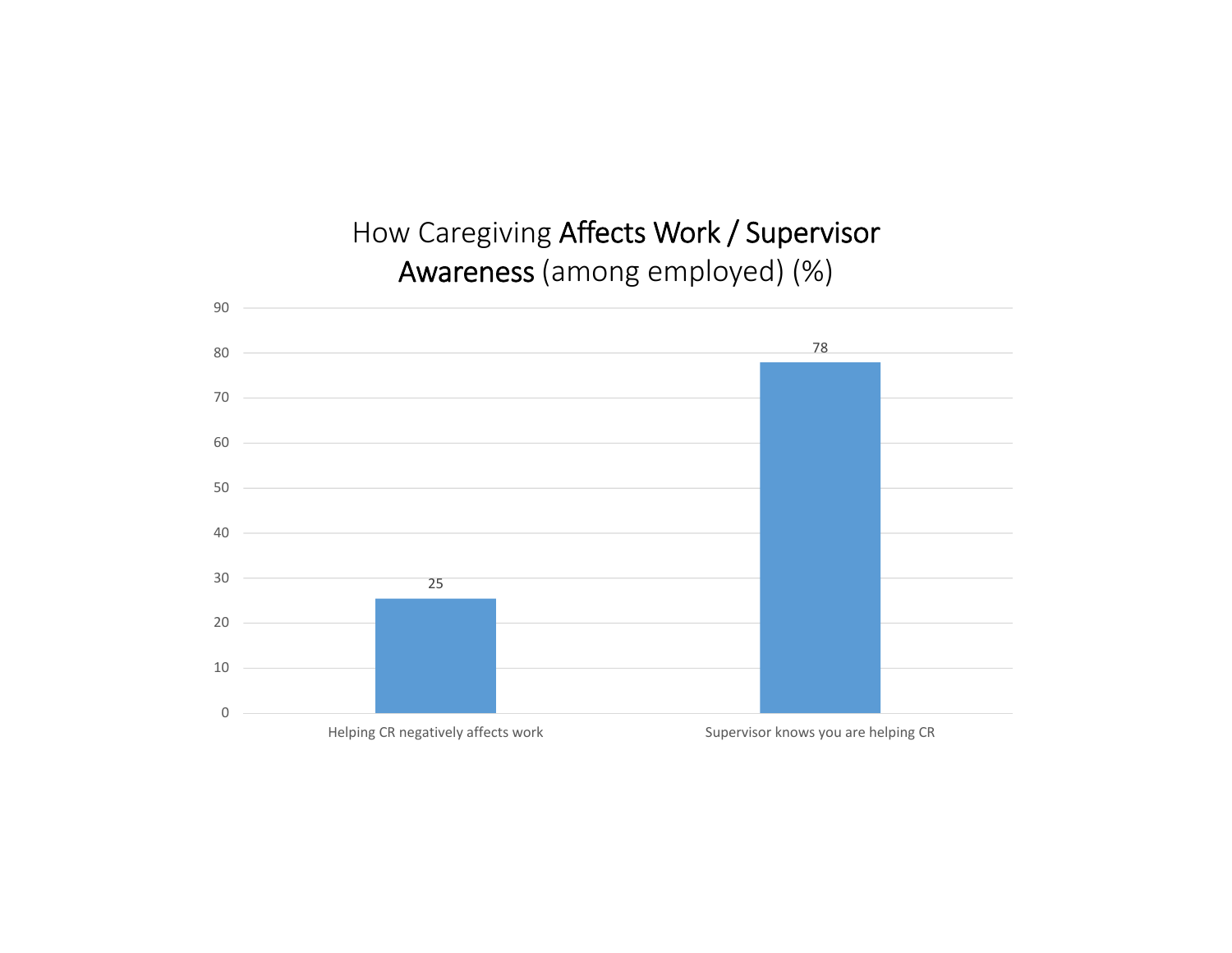